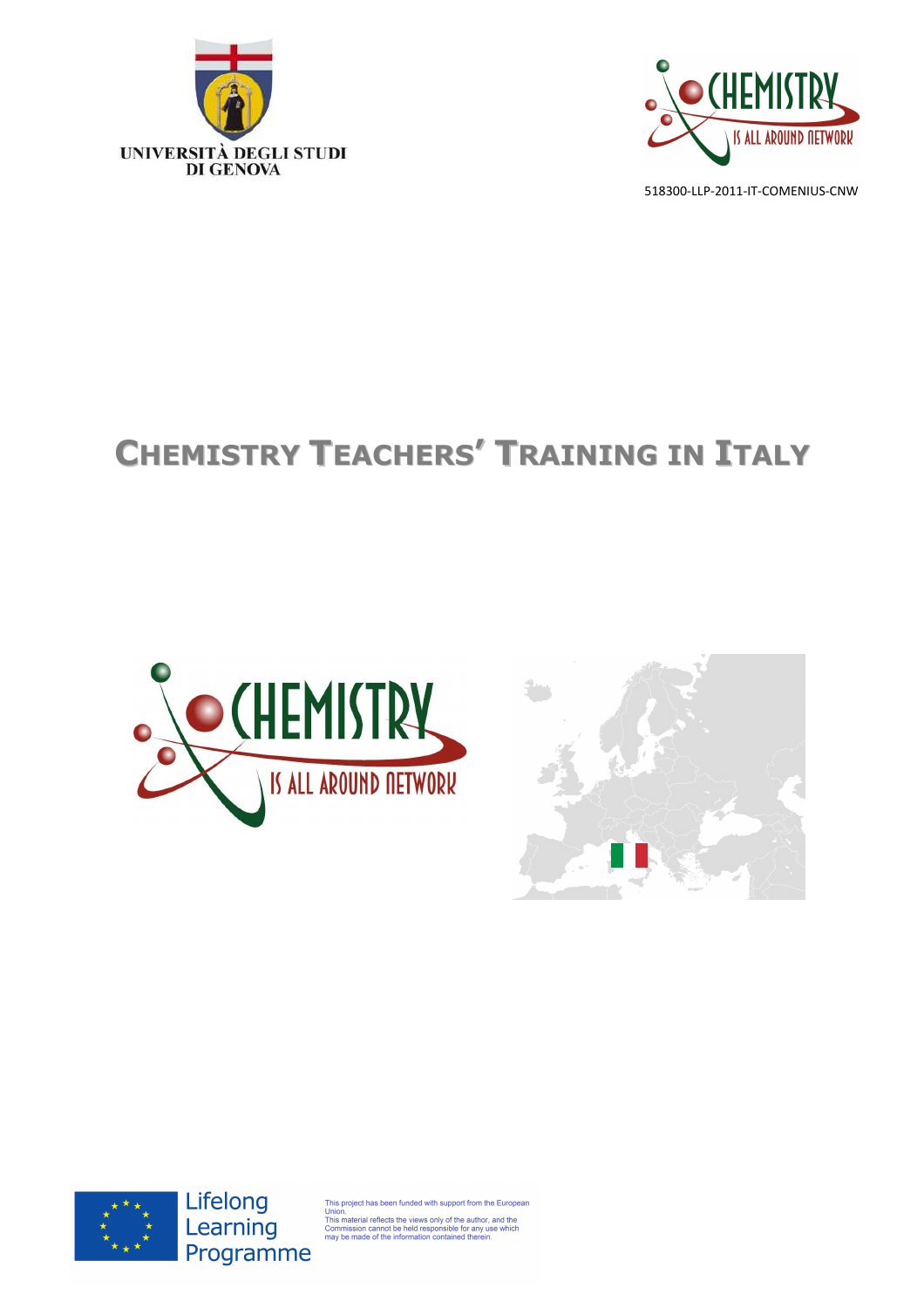



# **CHEMISTRY TEACHERS' TRAINING IN ITALY**

**LAURA RICCO, MARIA MADDALENA CARNASCIALI**

DEPARTMENT OF CHEMISTRY AND INDUSTRIAL CHEMISTRY (ITALY) marilena@chimica.unige.it

# **ABSTRACT**

The first part of the report is devoted to present the Italian organization as regard to science/chemistry teachers: certifications required and training courses, both pre-service and in-service training courses. An assessment about this organization is given taking in consideration objective aspects but also the opinion of teachers. For this aim "junior" and "senior" teachers were interviewed about their past and present training and about what they need to improve their skills. The second part of the report is dedicated to present the impact of the project on teachers' training. In particular, the impact on teachers involved in the project is significant and it is described in detail through the activities they carried out, even not foreseen by the project but linked to it. Finally, emphasis is given to the role of associated partners, needed to disseminate the project at national level and to sensitize the government bodies to address more attention to the teaching of chemistry at school and to the training of teachers.

# **1. National situation on teacher training**

Initial teacher training is actually provided by the Ministry of Education, University and Research (MIUR) for both primary and secondary school teachers.

Primary school teachers have to get the degree in "Sciences of Primary Education". This degree program consists of two addresses: one for the training of nursery teachers and one for primary school teachers.

The degree in a specific discipline is the first requisite to teach at secondary school, but it is not the only one: a one-year postgraduate course, named TFA (Active Formative Training - Tirocinio Formativo Attivo), has to be attended in order to get a teaching qualification. This qualification is compulsory, even if not sufficient, to get a permanent role of teacher at school. Without it, only temporary contracts, can be obtained.

For what concerns in-service training, it is sporadic and not compulsory. The most significant are national projects financed by the Ministry of Education, University and Research (MIUR) and provided by Universities, or courses provided by INDIRE (National Institute of Documentation for Innovation and Educational Research) [1] with the support of European Structural Funds (FSE).

# **1.1 Initial teacher training**

Lifelong

Learning

Science education in Italy [2,3] begins at primary school as a single, general, integrated subject area, where broad themes which are the basis of chemistry and other scientific disciplines (states of matter, vegetable world, human body etc.) are taught. Integrated science subjects promote a questioning and investigative approach to the environment and prepare children for more detailed studies in later grades.

The teaching of science continues as an integrated program at the lower secondary school and splits into separate subjects at the upper secondary school, but not completely. In fact, after the recent reform of the school system (introduced with Law no. 53/2003 and the subsequent decrees), the teaching of science at the lyceum foresees two disciplines, physics and natural sciences: the teaching of natural sciences includes biology, chemistry and earth sciences, grouped in an integrated program.

Different and less homogeneous is the situation at technical institutes and vocational schools where chemistry and other scientific disciplines are taught separately: annual timetable and specific name of the courses are function of the kind of school and of its specialization.



This project has been funded with support from the Europear This project has been funded with support from the Europe<br>Union.<br>This material reflects the views only of the author, and the<br>Commission cannot be held responsible for any use which<br>may be made of the information contained Programme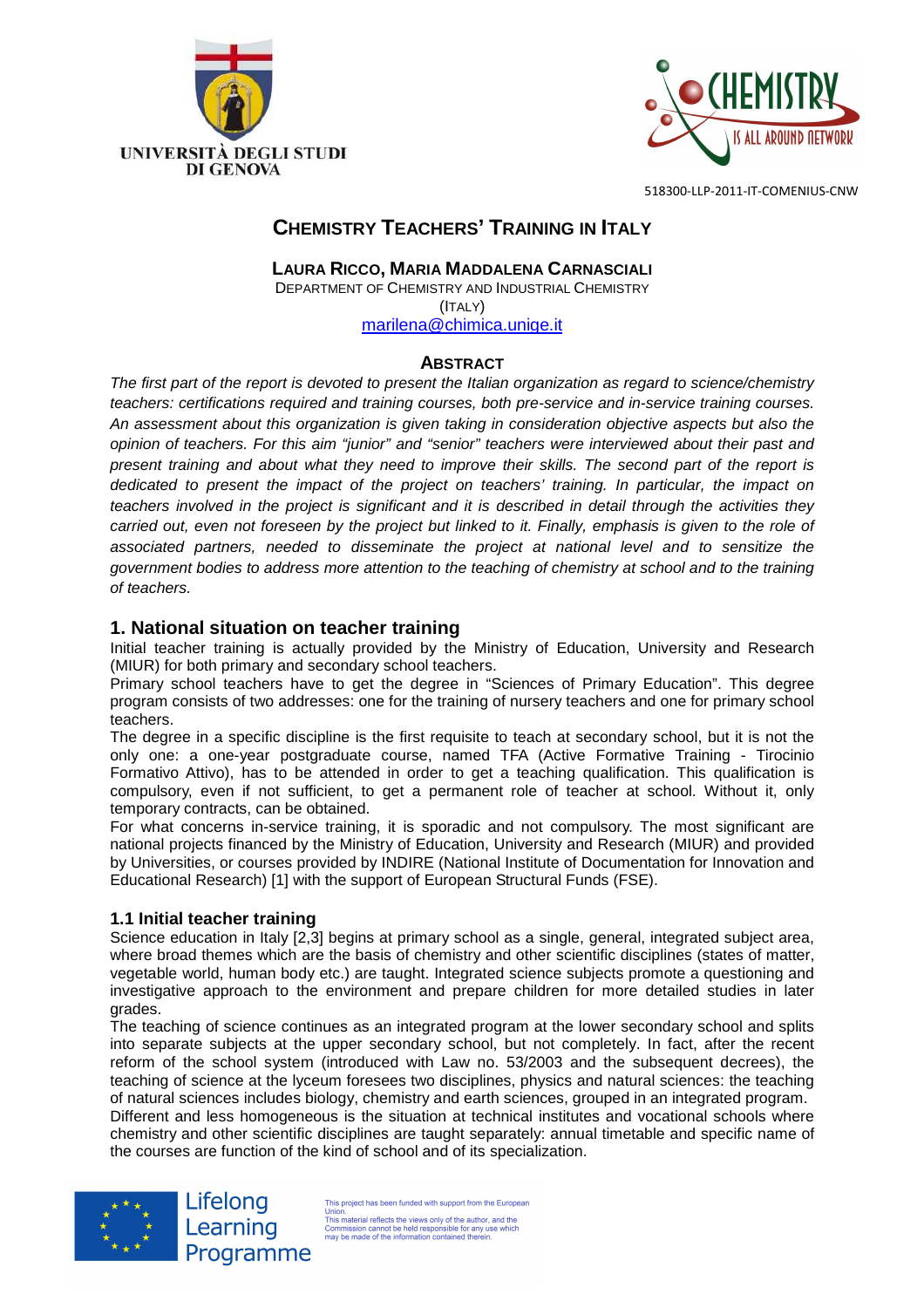



In order to be included as science/chemistry teacher in the above school system, the training is different as function of the school grade.

As above mentioned, primary school teachers have to get the degree in "Sciences of Primary Education" . Access is limited and the number of enrolments is established in each region according to the needs of schools; the admission examinations test the knowledge of the main disciplines. The course takes five years and provides both disciplinary teachings (language and literature, math, sciences, history and geography) and didactic-pedagogic teachings; also didactic-pedagogic laboratories are foreseen, and a traineeship carried out in the school alongside an experienced teacher.

For what concerns lower secondary school, chemistry is taught within and integrated program (sciences), including natural sciences and physics, and the teacher is also the math teacher. Accordingly, in order to teach sciences and math at lower secondary school, it is needed to get a generic scientific degree as math, physics, biology, natural sciences, chemistry, informatics etc.

A little more specific is the request at higher secondary school: only people graduated in chemistry, pharmacy or chemical engineering can teach chemistry where it is foreseen as a separate subject. But at the lyceum, natural sciences, as it is an integrated subject, can be taught by people graduated in natural sciences, biology, geology, chemistry, pharmacy and few others.

Before 1999, the degree was the only compulsory requisite to teach at secondary school: after this data, a post-degree two-year master (Training Course for Secondary School Teaching - Scuola di Specializzazione all'Insegnamento Secondario – SSIS) was instituted as a pre-service education for secondary school teachers, and was specific for school grade and discipline, including chemistry. In 2008 SSIS was interrupted and only in 2012 it was re-established, as one-year course: TFA. The first cycle of TFA finished the last July: chemistry teachers for upper secondary school and math and science teachers for lower secondary school got the qualification.

TFA foresees a limited number of attending people for every year, admitted after an examination testing the knowledge of the specific discipline.

It provides didactic-pedagogic courses, together with courses and laboratories about the teaching of the discipline, organized by the universities. More specifically:

- courses about special pedagogy to apply in presence of students with different problems (disturbi dell'apprendimento, handicap, social disease ...)
- courses about general aspects of the education at school: communication, didactic mediation and relation
- courses about the instructional design and some teaching methodologies such as cooperative learning and problem based learning
- specific courses about the didactic of chemistry, including the laboratorial approach
- courses about the use of ICTs at school

Finally, a period dedicated to practical experience at school, side by side with an expert teacher, the tutor, is foreseen to complete the training.

An examination is foreseen at the end of each course and the final TFA score is the somma of the single voti. This score influences the position in the graduatoria of new teachers

#### **1.2 In-service teacher training**

The in-service training of teachers, as mentioned in the first paragraph, is sporadic and not compulsory. For what concerns scientific disciplines, it is mainly provided by national projects funded by the MIUR. The Scientific Degrees Plan (PLS) is, actually, the most active and widespread project at national level [4,5]. It is addressed to upper secondary school and financed from the Ministry of Education since the first edition, in 2005. The project was born to face the alarming decrease of enrolments to some scientific courses of degree: chemistry, mathematic, physics, science of materials; year by year, it realized a great success in improving the teaching-learning methodology in upper secondary school so as to become a reference point for many teachers.



Lifelong Learning Programme

This project has been funded with support from the European This project has been funded with support from the Europe<br>This material reflects the views only of the author, and the<br>Commission cannot be held responsible for any use which<br>may be made of the information contained therei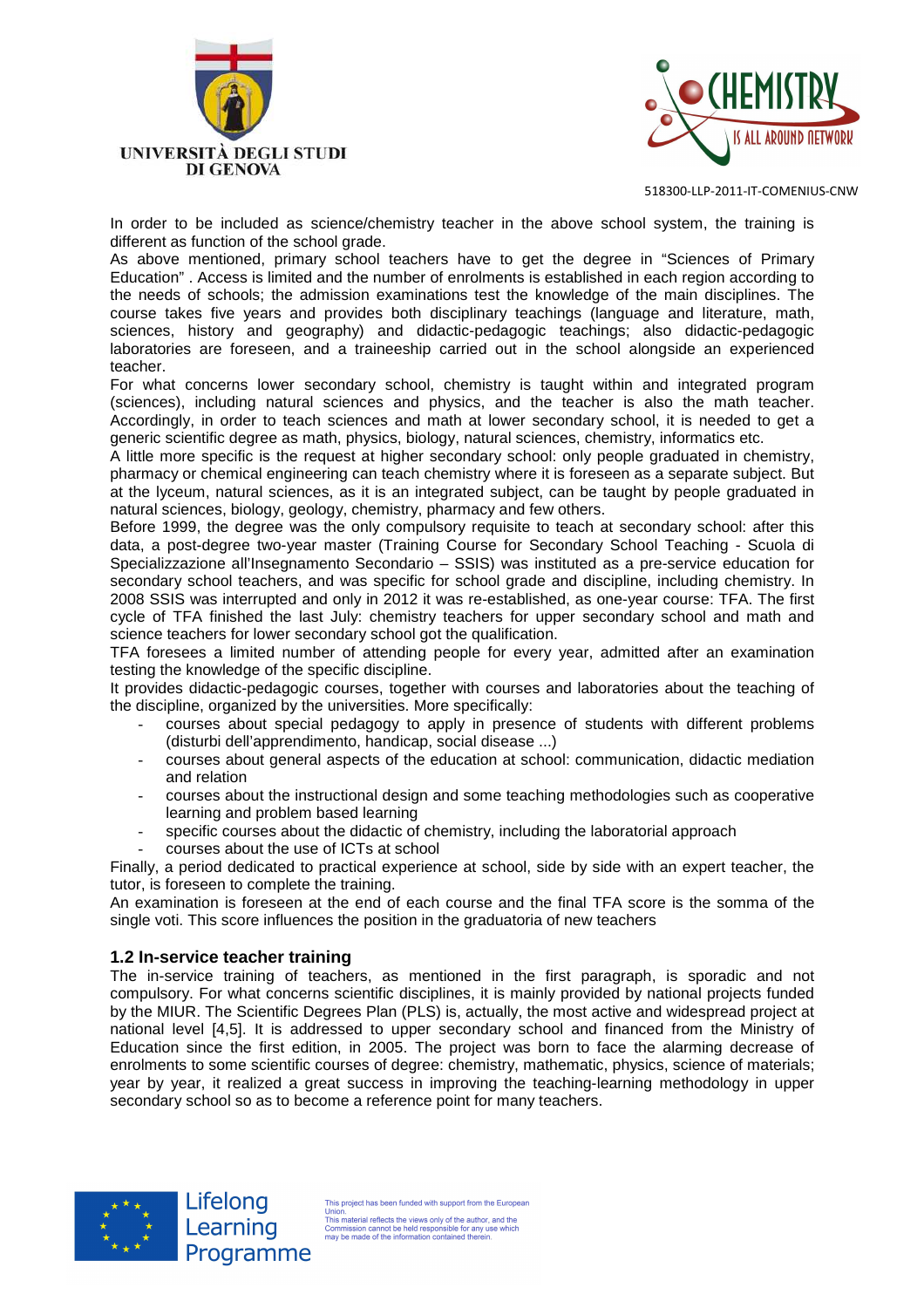





PLS-Chemistry aims to increase motivation to study this discipline, both by involving students in practical activities and by improving teacher skills. The major point of strength is the joint effort between school teachers and university researcher in a work of planning, production and validation of new tools for a more efficacious teaching of chemistry. Several universities are responsible for the project at local level and design activities autonomously, on the basis of teachers' requests and needs, of

number of researchers involved, of skills etc.

More specifically, examples of activities that are carried out within the project involving teachers, so as to provide a form of continuous training, are:

- meetings for the production of tests (i.e. admission tests for the degree course in chemistry)
- seminars on current topics of chemistry or teaching methodologies;
- meeting to design practical activities to be carried out in the laboratory;
- implementation of laboratory activities with students

The part devoted to the laboratory is usually the most popular and attended, as for the enthusiasm of the students, as because teachers feel not prepared in this area and require help.

As PLS is a project and not a course, no examination is foreseen and a certificate of attendance is given to teachers.



The national program 'PON Science Education'[6], is part of a larger program dedicated to the training of teachers (PON 2007-2013). Its main objective is to improve the quality of science teaching in order to improve the level of science learning of students. This project is provided by INDIRE, a National Institution that has the task of accompanying the evolution of the Italian school system by investing in research, experimentation and innovation. With regard to teachers, INDIRE aims at improving the performance of teachers in their educational practice, in making school every day, through the provision of innovative solutions both from the methodological point of view, and from the contents, methodologies and technologies. The training model is blended, meaning that it integrates activities in presence and activities on-line. It is based on the 'situated knowledge', in order to accompany teachers from theory to practice,

and on the 'cooperative learning' through a continuous dialogue between teachers, experts in education and e-tutors, in order to encourages the building of communities of teachers.

The course consists of 30 hours in presence, in a scientific laboratory, 35 hours of online training and 35 hours of individual design. During the lessons in the teachers are divided into groups, each supervised by a tutor, that perform laboratory activities. The latter activities are intended to be proposed to students afterwards. The same tutor also follows teachers during the lessons on line. A little examination is foreseen at the end of the course and a certificate is given.

The teachers who attended the training in 2009/2010 have reported positive testimonials on the course about:

• the richness and innovativeness of activities performed

• the immediate continuing involvement of students thanks to the activities proposed, which made them protagonists in the experimental verification of the topics covered.



Another project worth to be mentioned is "Teaching Experimental Sciences" (ISS) [7], even if recently expired for lack of funds. "Teaching Experimental Sciences" was addressed to teachers of primary and of the first two years of secondary school; it aimed to improve



Lifelong Learning Programme

This project has been funded with support from the Europear This project has been funded with support from the Europe<br>This material reflects the views only of the author, and the<br>Commission cannot be held responsible for any use which<br>may be made of the information contained therei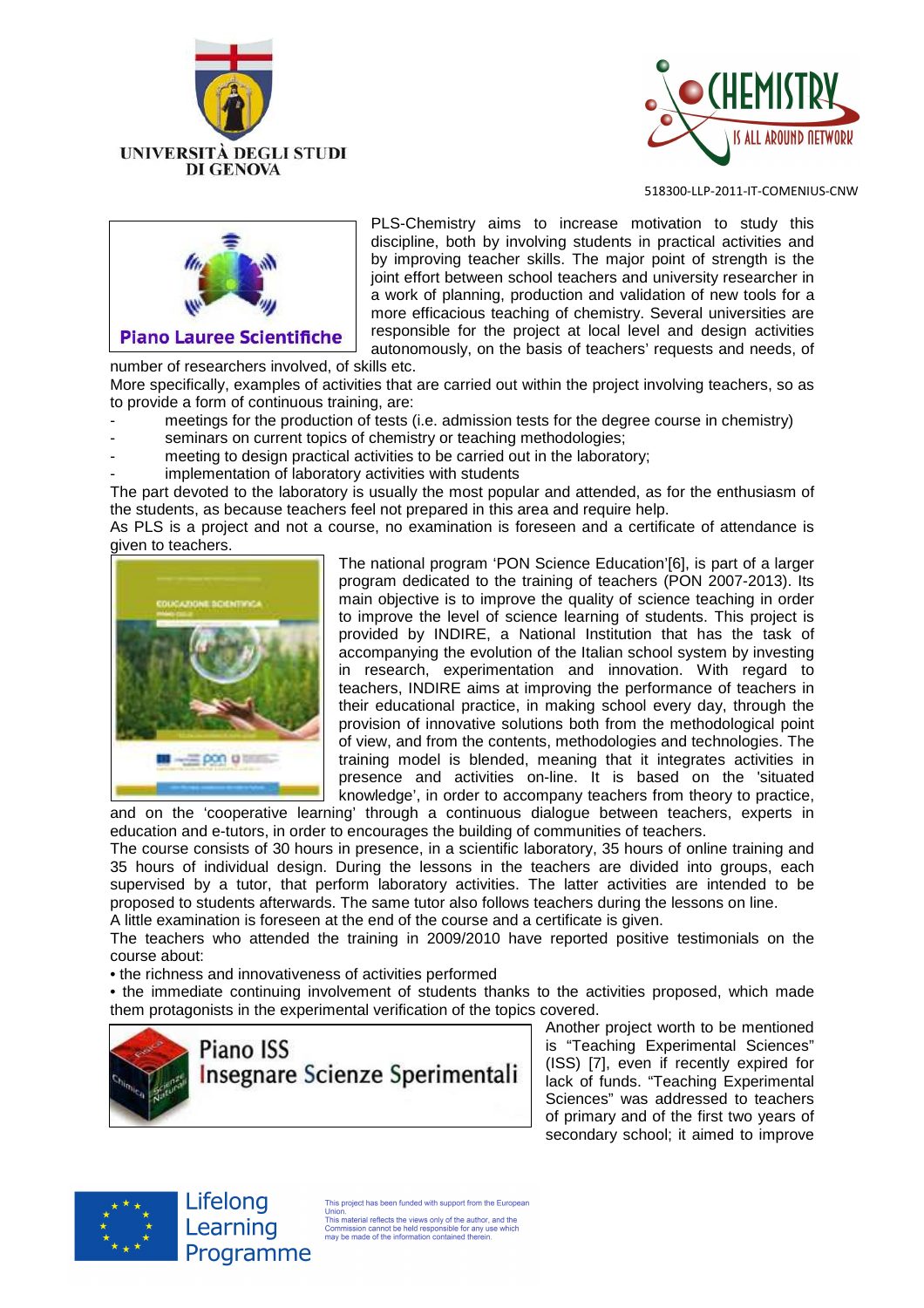



the methodological approach in the teaching of scientific disciplines recognizing the centrality of the student.

ISS had the final objective of enhancing the scientific literacy of Italian students, above all by providing the continuous in-service training of teachers and promoting, by the work of the teachers themselves, important scientific educational experiences and practices. In other words ISS aimed to enhance learning through the improvement of teaching. The main project activities consisted in a continuous educational research (research-action) made by teachers, experts and researchers. Teachers chose the contents to develop, then design and carry out new practices with their students. The new practices were assessed on the base of students' response and learning, were shared with other teachers, were discussed with the experts and, if needed, were corrected and tested again.

A characteristic of ISS plan was the implementation of laboratory didactics mainly intended like laboratory of the mind, as a tool to accompany students through the experience of the experimental research, that foresees discussion, critical analysis and the possible crisis of the protocol itself. In this modern perspective, teacher is no longer the person who says what to do and explains the contents of a discipline, but is a guide accompanying the student through the construction of his knowledge, by the critical analysis of what he sees and the discussion with his peers.

# **2. Assessment of the National Training of Science Teachers**

Chemistry is recognized by students as one of the most difficult and boring subjects and too often the responsibility of students' low motivation and performance is assigned to teachers. As a matter of fact, they are considered experts of the discipline, but unable to present it under a more capturing light, or to explain the abstract contents in a more suitable way. It's a common opinion that they should continuously update their teaching methodology, by using different approaches and tools, in order to satisfy the needs of each student and the changes in society.

These statements cannot be shared by people that work in the field of education and know too well that teachers, not only chemistry/science teachers, do not often receive an adequate preparation and find it difficult to deal with colleagues.

Teachers, and much more science teachers, cannot be trivial dispensers of information but must become professionals with specific and synergic skills:

- Disciplinary skills. This is a necessary, but not sufficient condition.

- Educational skills related to their discipline. These skills are needed because they make teachers able to plan and cope with learning situations.

- Pedagogic skills. In order to face the complex social and psychological problems that arise within the class.

In particular, special care should be paid in order to improve the communication with students and the use of the laboratorial approach.

#### **2.1 The problem of the communication**



The primary task of teaching should be to identify the conditions that can make communication effective; in other words, the most appropriate conditions to minimize the difference between what the teacher means and what the student perceives. This is particularly difficult when the subject taught is chemistry, because of the relationship between the macroscopic and the microscopic models and of the necessity of using symbols.

Three main contents are involved in communication at school [8]: the language, 2. the requisites, 3. students' interest and motivation

The language

Teachers should take the language into a great consideration, despite the discipline they teach: they should use, as much as possible, words of the



Lifelong Learning Programme

This project has been funded with support from the European This material reflects the views only of the author, and the<br>Union.<br>This material reflects the views only of the author, and the<br>Commission cannot be held responsible for any use which Commission cannot be held responsible for any use which<br>may be made of the information contained therein.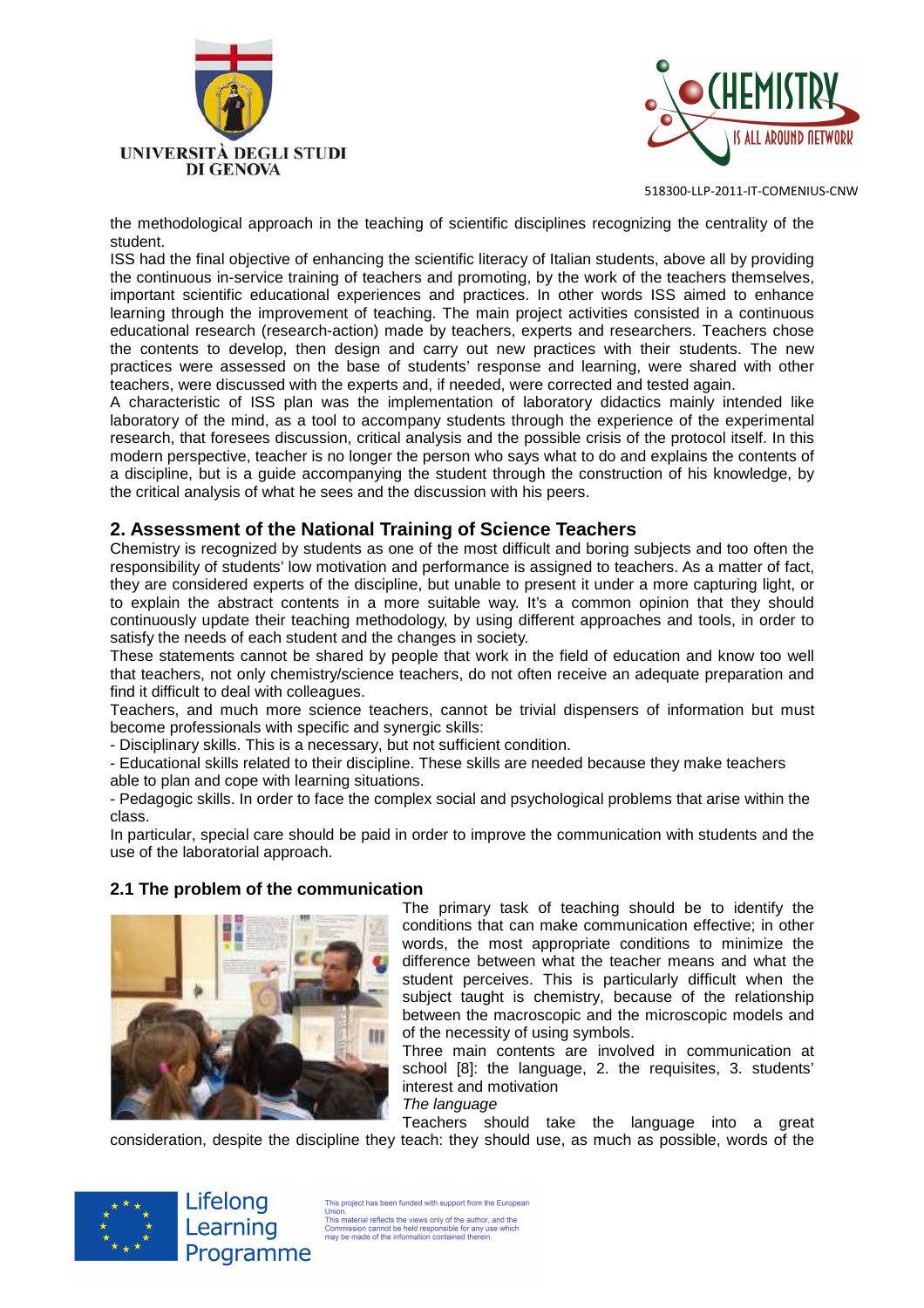



common language, at least initially (it means starting from the language of their pupils), and, at the same time, they should work to enhance the linguistic skills of their students. Pupils' linguistic problems occur from the beginning of primary school, since the very first day of school: It's when the kids realize that some topics are difficult for them to get through and, thinking they won't be able to understand, they will rather use their memory than their brain to learn. This somehow inevitable choice, is irreversible because if the pupil gets good results by memorizing and repeating, he will continue and become increasingly able at this feature; memorizing requires less effort than understanding, and students will hardly choose this option, particularly those who have never been purposely trained.

#### The requisites

When the addressees of a message haven't got the necessary requisites to interpret it, this creates problems in communication. In this case, we refer to the conceptual requisites, skills and abilities that are essential in order to understand what is being proposed. For this reason the choice of contents becomes an extremely important factor in school, a factor often overlooked in favour of the method. The method is certainly important but so is the quality of the contents that the teacher offers, as there are contents that need multiple requisites and contents that require the possession of fewer requisites. The motivation

Once the teacher has created adequate conditions so that the message is understood as the teacher wants, there is the problem of passing from the so-called comprehensibility of the message to its proper understanding by the recipient. Interest and motivation are factors that influence the transition from comprehensibility to proper understanding. As a matter of fact, there is a strong relationship between learning and interest in learning: it could be argued that if pupils have no reasons to understand, the learning will be very hardly achieved. It is necessary to identify appropriate tactics and strategies to attract the students' interest, to make sure that they feel the need to "look for explanations."

Explanation is strongly connected with problems in communication and it's useful to spend some words to clarify its meaning and role [9].

An explanation about scientific subjects can be really considered as such, only if the pupils are able to understand it, otherwise it loses its educational value. The teacher, therefore, must always calibrate his/her didactic proposals taking into account the requisites of his/her students: only when the explanation takes into account the cognitive level of the recipients, it can establish a functional communication towards learning. Moreover, it is necessary that teachers, as well as their pupils, are able to distinguish between the explanation of a phenomenon and its description.

Unfortunately, the training that many teachers have received did not favour the acquisition of a critical and reflective behavior: during their teaching activities they tend to repeat to their students the same 'explanations' stored or partially understood when they were students. As an example, we can consider the transition of a pure substance from the solid to the liquid state: this is a familiar phenomenon and therefore, being erroneously considered simple, it is treated with excessive superficiality also from textbooks that often provide explanations that do not really justify the macroscopic behavior.



This project has been funded with support from the Europear This project has been funded with support from the Europe<br>This material reflects the views only of the author, and the<br>Commission cannot be held responsible for any use which<br>may be made of the information contained therei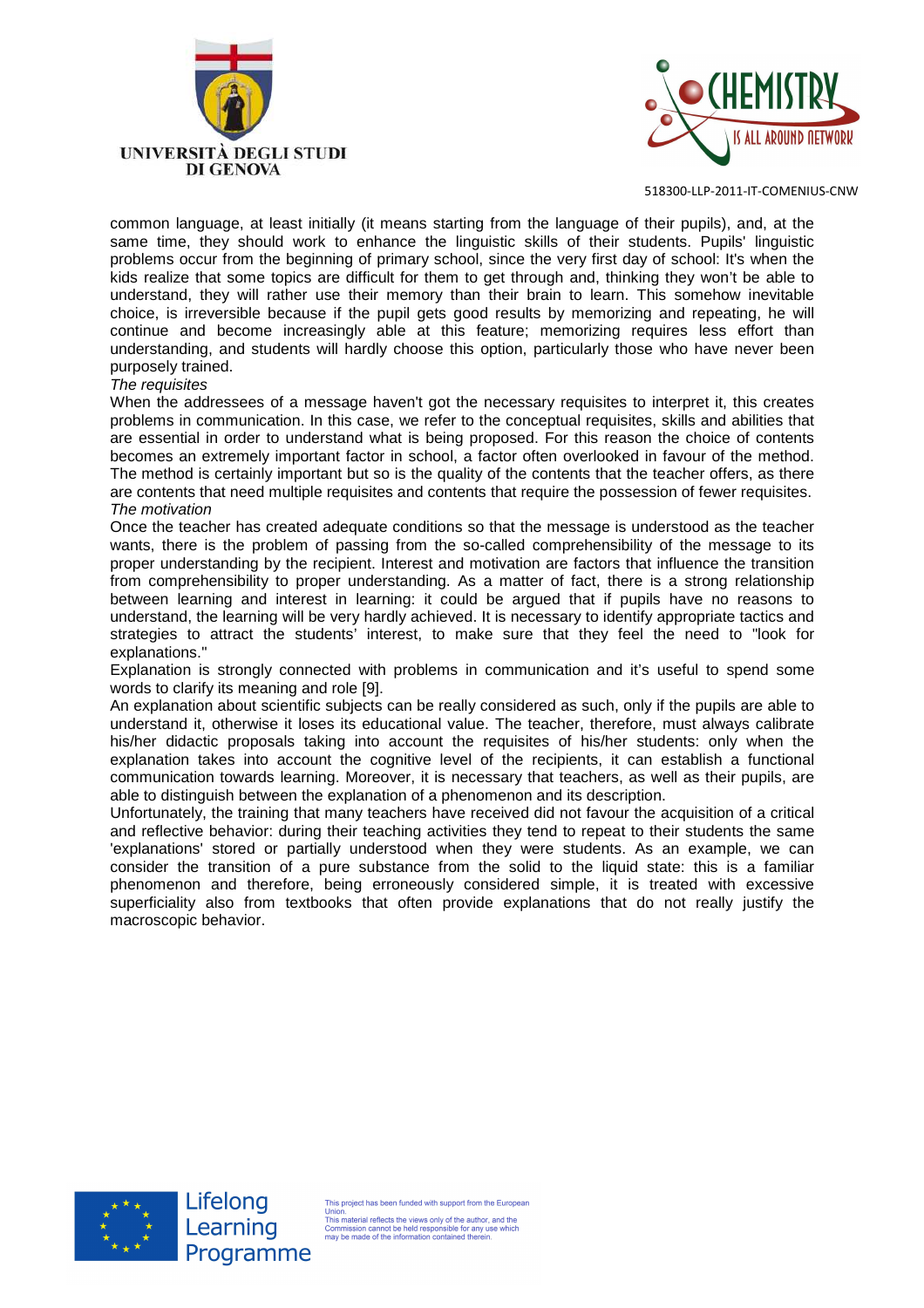



# **2.2 The need of a laboratorial approach**



The laboratorial approach is a very useful tool for teaching to develop the cognitive autonomy of pupils [10]. It is a methodology that valorises the experimental approach to problem solving and enhances its educational potential. It foresees a sequence of actions where the student is not a banal performer that follows the instructions of a recipe, but a person who reflects about the way the experiment should be carried out, performs it, collects data, analyses the results and communicates them. This way of working allows to raise the logical-linguistic skills of pupils, the ability of evaluating their knowledge and the ability to relate to others. Everything can happen only through a systematic request of expressing their points of view, compare them with their classmates' and verify their claims.

The operative sequence to follow during a laboratorial path is the following:

- focus on the specific topic that will be dealt with, through the description or presentation of an experience (this applies in particular to the experimental sciences) or a short written text (this approach is used for all disciplines)

- individual written work: each pupil has to express his point of view about the topic. The work has to be performed by the use of a worksheet where the teacher clearly indicates what is requested by the students. The task usually consists in one or more specific open questions

- written work made by small groups (on another related worksheet): pupils compare the individual answers and try to reach a unique shared answer. Should different points of view persist, they must be written

- presentation of the conclusions by the representatives of each group; the teacher will try to build up a summary of the results

- teacher's considerations about the topic dealt with, additional information and suggestions.

From the above discussion, we can deduce that the laboratorial approach is not trivially a practical experience that students carry out in the lab by following a pre-constituted recipe, but it can consist in a more complex path. Following this methodology, the experimental approach to scientific problem solving consists in designing and performing an experiment, collecting data and analysing results, but also in enhancing pupils' ability to express their points of view, to compare them with those of their fellows and to reflect about what they have done and thought during the activity. In this way pupils increase their self-esteem, their cognitive autonomy and their metacognitive skills.

Finally, it is worth underlining that, if we want motivational aspects, laboratories and other educational tools have a positive role, it is indispensable to realize an efficacious communication by choosing suitable contents. Only if the recipients possess the necessary cognitive requirements and the transversal basic skills, the new knowledge can interact with what they already know.

# **2.3 What teachers think**

In order to add more concrete considerations to the national report, some teachers were interviewed about their past and present training and about what they need to improve their skills. In particular, two categories of teachers were consulted:



Lifelong Learning Programme

This project has been funded with support from the European This project has been funded with support from the Europe<br>Union.<br>This material reflects the views only of the author, and the<br>Commission cannot be held responsible for any use which<br>may be made of the information contained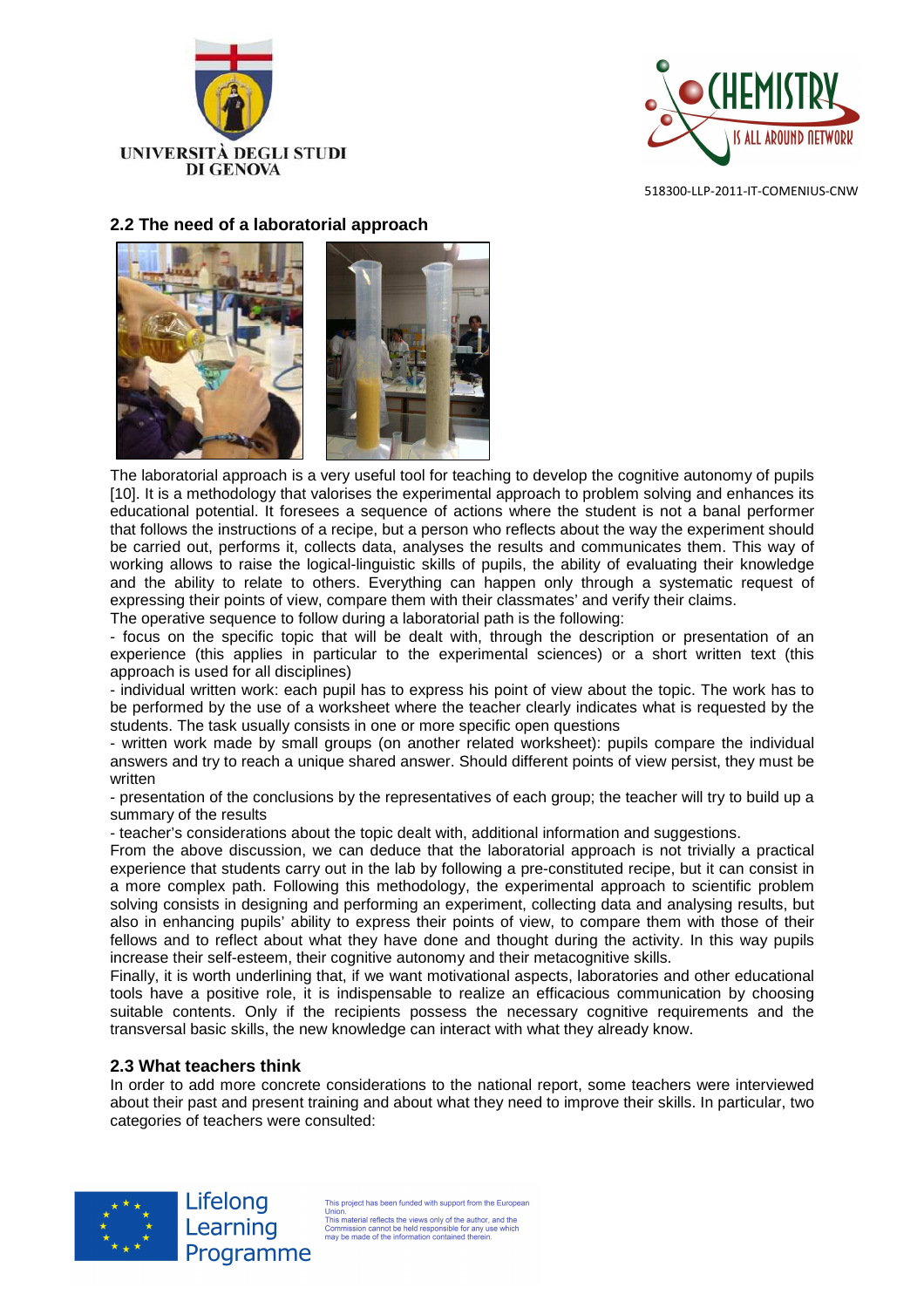



- "junior teachers", meaning people that attended the TFA for chemistry (upper secondary school) and got the qualification in July 2013. They have few years of experience in chemistry/science teaching, but only with temporary contracts
- "senior teachers", meaning upper secondary school science/chemistry teachers with many years of experience.

Junior teachers think that a deep knowledge of chemistry is necessary but not sufficient to be a good teacher. Therefore, they appreciated the contribute of the TFA to their training, in particular for what concerns the courses about pedagogy and science of education and about special teaching methodologies such as the teamwork or the use of ICTs; much appreciated was also that part of the course dedicated to the laboratorial approach. Some critics were addressed to the poorness of practical activities within the courses and to few aspects of the general organization.

In synthesis the evaluation was globally positive: they state that "the experience will be the real motor of the improvement in teaching, but the experience is not sufficient without a suitable training, initial but also continuous".

Senior teachers did not have initial training, apart the degree in a scientific discipline. Most of them teach science at the lyceum and have the degree in biology or in natural sciences. First of all they declare a low chemistry knowledge so feeling not adequate to teach this part of the curriculo. This situation is very diffused in Italy so to seriously threaten the survival of chemistry at the lyceum. Secondly, they recognize that the lack of an initial training made more difficult their work and they had to count on the experience only, day by day. But experience is not sufficient, so they feel the need of attending courses to improve the approach with students and to apply an efficacious educational mediation between students and chemistry. They thank the contribution that projects as PLS-Chemistry gave to their skills, and state that courses or events for teacher training should deal with the laboratorial approach, the chemistry of everyday life, the update of the knowledge with the state of the research and the new technologies. Finally they would like to have the possibility of belonging to teams composed by teachers and teacher trainers, that discuss the usual problems of teaching, that test solutions and produce materials to use with students.

#### **2.4 Synthetic assessment**

Italy provides a insufficient training to its science teachers, both with regard to initial training, that with regard to in-service training. Teachers themselves feel of not having good teaching , organizational, interpersonal and communication skills. Another, not negligible, problem is linked to the school organization: as explained in the first paragraph, chemistry is often taught by teacher graduated in other, even if scientific, disciplines.

In the light of this situation, the system of teacher education is evolving, but with great difficulty: a functional and well structured system seems to be very far from the reality, also due to the lack of funds. It is worth to be mentioned that activities addressed to teachers exist and are increasing because the need of teachers to be continuously trained is increasing too, but their are not sufficient to guarantee a well planned training.

Finally, in-service training does not influence the career of teachers. In fact, despite the issuance of certificates of attendance (sometimes after taking a final exam/test), courses and projects do not provides credits for carrier advancements or higher salaries. An acknowledgment is requested, because also teachers, not only students, need to find motivation to do their work better and better every day.

# **3. The Impact of the Project on Teacher Training**

The national team involved in the project consists of 10 teachers and 6 experts; moreover, 7 associated schools are supporting the project because they are convinced that it is necessary to give greater dignity to the chemistry, just starting from the teaching of this discipline at school. For the same reason, 6 associated partners, some of them with an important political role, joined the project. The project is making a valuable contribution to the training of teachers because:



Lifelong Learning Programme

This project has been funded with support from the Europear This project has been funded with support from the Europe<br>This material reflects the views only of the author, and the<br>Commission cannot be held responsible for any use which<br>may be made of the information contained therei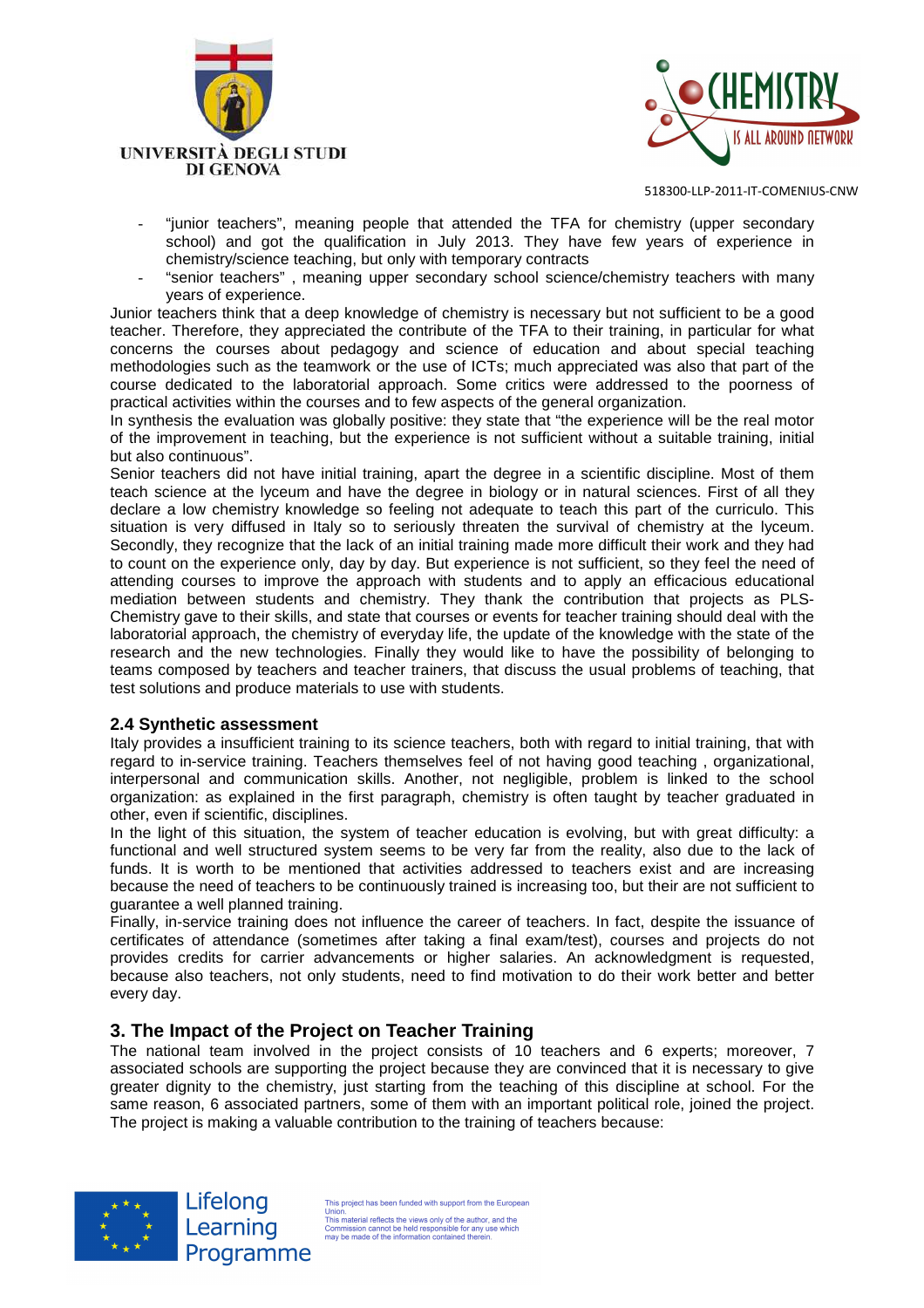



- allows experts to deal with the international reality and increase their knowledge in the field of training

- allows experts to discuss with teachers of schools of all levels and degree, thus establishing a solid contact with the school, its problems and its needs

- allows teachers involved to have people to refer to for advice and improving their teaching methodology

- allows teachers users of the portal to update on the teaching of chemistry in Europe and find ideas for new teaching methodologies

- encourages the creation of new collaborations, not only among people involved in the project, but also with colleagues and teachers reached by dissemination activities.

- sensitizes people involved in the field of education to the need of improving the training of teachers to have students better prepared and motivated

In the following sections (3.1-3.3) we will present in detail the impact that the project had on teachers involved, who attended with profit and satisfaction in different activities, some provided by the project, others linked to it but born on teachers' initiative. These activities are producing:

- new material for the teaching of chemistry that will benefit the teachers users of the portal

- new skills for teacher trainers in order to decrease the gap between university and the world of school

- new collaborations among teachers of schools different for location but also for order and degree. Paragraph 3.4 is finally devoted to a brief presentation of the associated partners and their role in the project.

### **3.1 The workshop**

The most important opportunity to meet is during the annual workshop. In this case the attendance is large: even the experts who live far away from Genoa are involved, so giving an essential contribution. The workshop is fundamental part of the project because it allows to:

- share and integrate the work that experts and teachers make for the project

- discuss and compare problems and experiences in order to improve everyone skills



The last workshop, held at the Department of Chemistry and Industrial Chemistry, dealt with teacher training, following six issues:

1) Methodologies to teach a specific topic: analysis and comparison between positive and negative experiences 2) Consequences of lack of opportunities to experiment different approaches and methods for teaching and learning chemistry

3) Importance of training science teacher keeping them updated with the continuous progress of the research 4) Use of simulations: pros and cons

5) Identification of recommendations, guidelines for teachers 6) Discussion about international papers and publications Teachers discussed about textbooks and the indications for the curricolo that lead to teach too many subjects and in a premature way. One of the main difficulties is to have to introduce the atom structure even in the lower secondary school. A superficial teaching is one of the consequences of this approach as well as wrong concepts taught to the students.

Short lab experiences are often used to help. Teachers realize that learning to use some types of ICT could facilitate to teach some difficult concepts, thanks to the displaying and the mobility of simulations. For example, some simulations of the site http://phet.colorado.edu/it/ have been tested by teachers (e.g. the simulation about molecular polarity and that about density) and gave good results.



Lifelong Learning Programme

This project has been funded with support from the Europear This material reflects the views only of the author, and the<br>Union.<br>This material reflects the views only of the author, and the<br>Commission cannot be held responsible for any use which Commission cannot be held responsible for any use which<br>may be made of the information contained therein.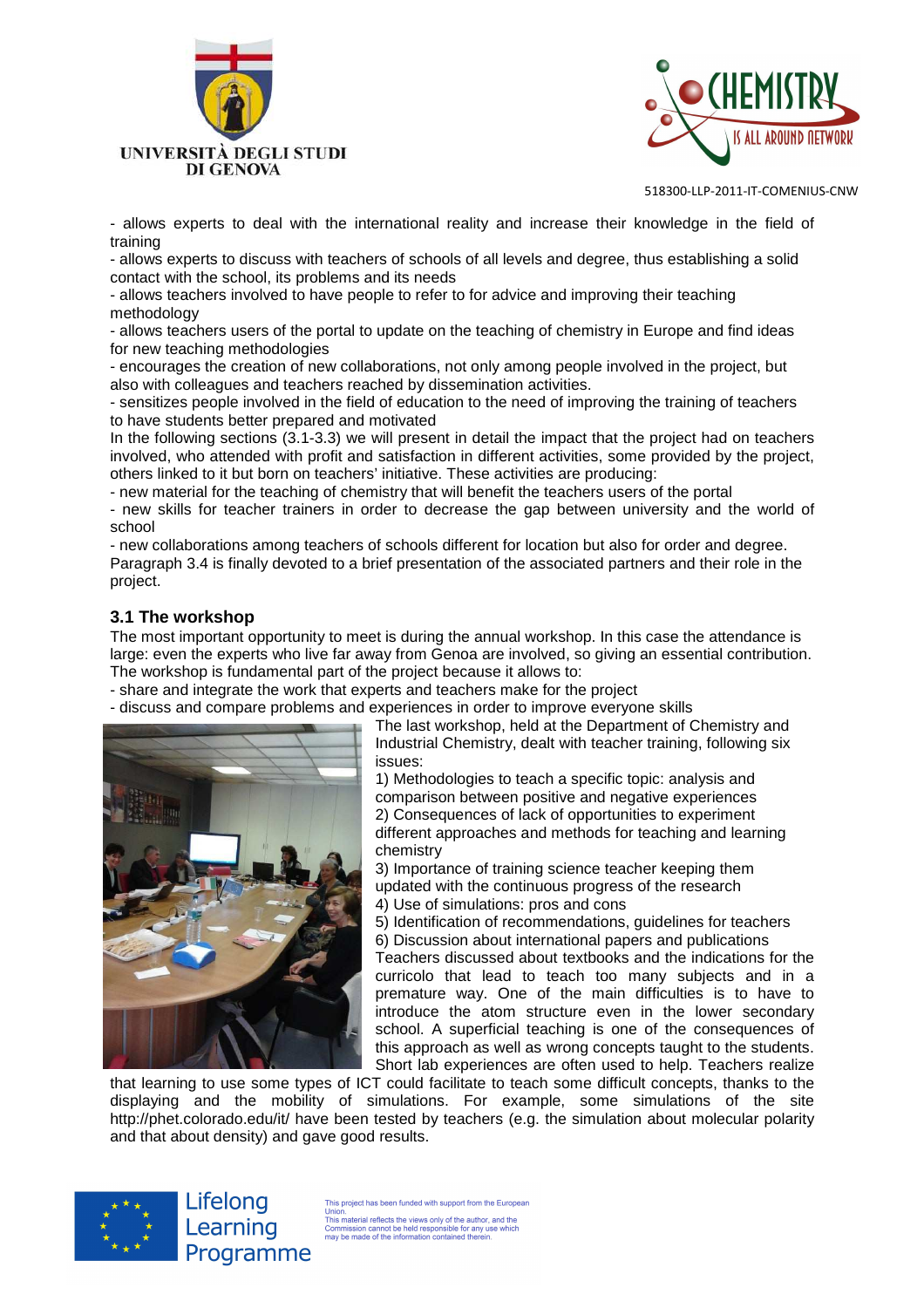



The cooperative learning has been discussed, because it represents an important resource to stimulate student participation and collaboration in order to get significant learning. It should be important also to have the opportunity to experiment different approaches and methods under the guidance of experts (both in the discipline and in psychology and pedagogy) in order to avoid numerous mistakes depending on the lack of experience.

The work group claimed the necessity of keep a strong link between the teaching and the progress of the scientific research. This updating is useful in order to keep in mind the context where the students will apply their knowledge and to give them suitable hints, ideas and connections with their life. Knowing the evolution of science and technology means to teach in a more critical way, being aware that the rules do not exist in nature, but we lives in successive approximations. They are models that are modified as the instruments of investigation become more sophisticated.

The discussion on ICT resources has highlighted the difficulties that currently schools have in using them. The first problem is that the number of computers is not sufficient to meet the guidelines of the Ministry of Education that encourages the development of digital skills; in some cases the internet connection is not available in the computer room. The second problem consists in the lack of teacher training to use digital tools and applications. Teachers feel obliged to use them but they do not know how make them effective for learning.

On the basis of the testing made by the teachers supporting the project, ICTs can be effectively included in the teaching-learning process because the student reaction has been positive and their interest seemed to be motivated. But, few words of caution: ICTs have to be included in a significant way in a wider learning path, because if they are used as detached objects they can produce negative effects (loss of time, distractions of the class, transmission of misconceptions...). In this way ICTs can be real teaching resources and not simple tools.

For this reason it was decided to produce guidelines for the use of ICTs that have been tested and those that will be tested in the coming months. These documents will contain suggestions for educational paths that can be followed and supported by the above ICT resources, tips and considerations from teachers and experts. They will be uploaded on the project portal.

# **3.2 Use of ICTs**

Teachers belonging to the national team and to associated schools are contributing to select and validate ICT teaching resources, so learning to use this kind of tool, otherwise rejected

The validation of the resources was conducted by choosing those in line with the school curriculo and was carried out by the teachers, according to their sensitivity and in order to achieve an appropriate and successful integration with lessons and laboratory activities.



Viscosity Explorer [11] is an interactive simulation that allows to compare viscosity of two liquids after selecting the kind of liquid (chosen among olive oil, water, ethanol, honey and corn syrup) and its temperature: it is very simple to use and the run of the metal spheres dropping into the tanks gives a clear perception of the different resistance from fluids. English language does not limit the use of the simulation, even better, the presence of few common words enhances its usefulness because of interdisciplinary approach and encourages schools to recur to international resources, if valid. This tool was proposed by Giuseppina Caviglia to her class (fifth year

of primary school): each student was already familiar with viscosity and used to learn through observation and practice. Pupils, divided into group, agreed on the variables to change time to time and discussed with the teacher about what was observed thus reinforcing concepts already known.

Alternatively, Viscosity Explorer can also be exploited for the purpose of discovery learning, letting the children through different explorations guided by the teacher, come to build their definition of viscosity and deducing the influence of temperature.



Lifelong Learning Programme

This project has been funded with support from the European This material reflects the views only of the author, and the<br>Union.<br>This material reflects the views only of the author, and the<br>Commission cannot be held responsible for any use which Commission cannot be held responsible for any use which<br>may be made of the information contained therein.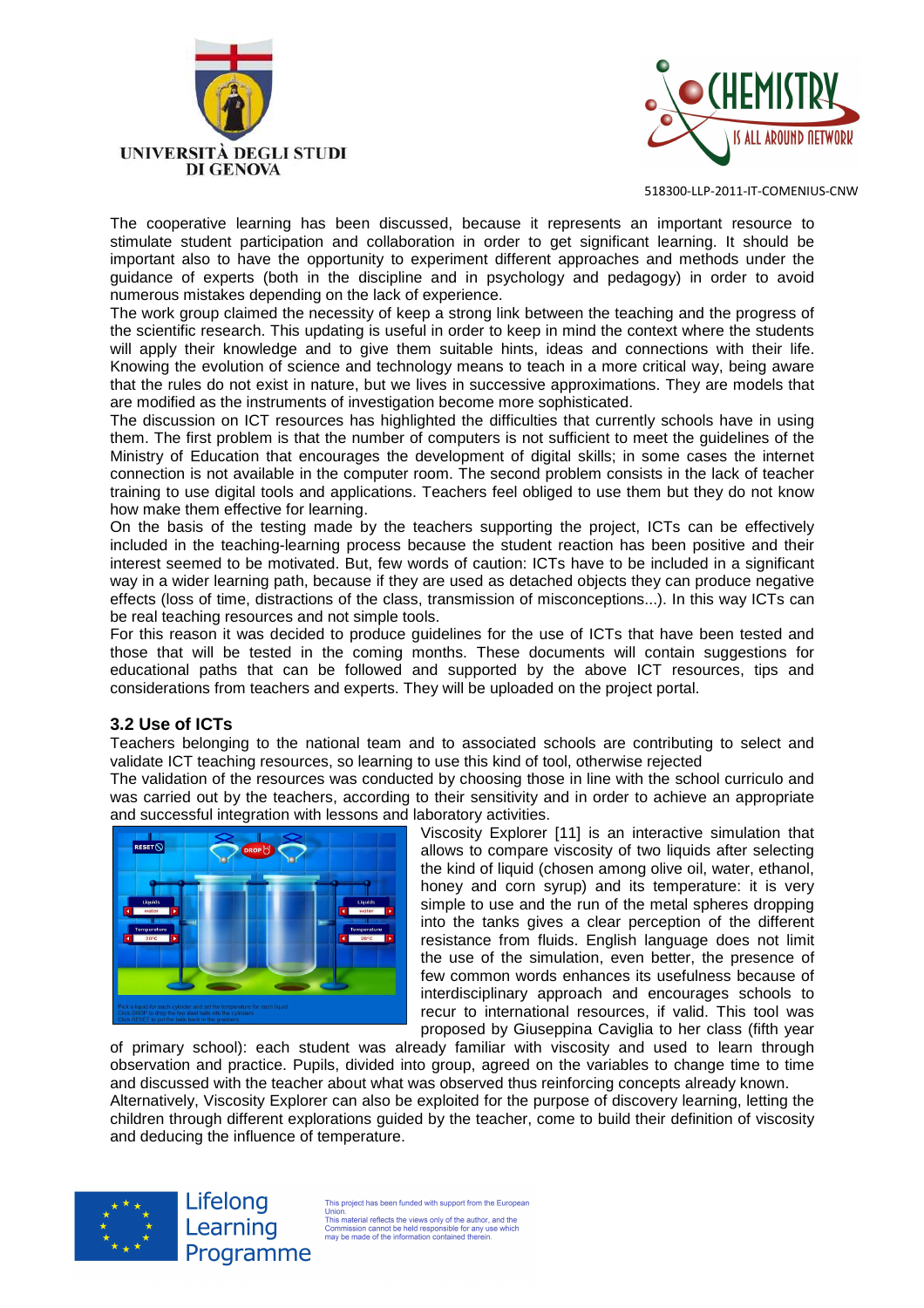



It can also represent the virtual completion of laboratory activities, carried out by manipulating different types of liquids, or the starting point to design, in class, practical activities, choosing appropriate parameters and materials.

Staying on the theme of simulations, we report a site very rich, not only for chemistry, organized by the University of Colorado: PhET interactive simulations [12]. The following resources from this site were used:

- density simulation: tested by Nadia Zamboni at the first year of primary school

- molecular polarity: tested by Graziella Battistin at the fourth year of scientific lyceum





Both of these instruments have been useful, thanks to the scientific rigor that characterizes them, the easiness of use and the possibility to change various parameters then detecting consequences.



 The site tavolaperiodica.it [13] was chosen, among the many available on this subject, as an aid to the teacher who has to introduce, or even deepen, the elements and their properties. It is not an interactive periodic table, but a site, organized in a simple way through sections corresponding to the groups of elements, full of videos and pictures, informative texts written in an appropriate language to young students and curiosity regarding some elements. Tavolaperiodica.it was proposed at the third year of a scientific lyceum by Laura Ricco and Anna Pitto. Such as type of work, it was decided to divide the class into small groups and assign each exploring a section. This preliminary stage was followed by an oral presentation of

the information collected, with integration / correction from the teacher on the basis of cognitive patrimony of the class.

Videos show chemical reactions that are difficult to carry out in the laboratory and are therefore useful to supplement more feasible practical activities that can be realized before; practical activity is essential in an experimental discipline such as chemistry and can not be replaced, but only accompanied / supplemented by virtual experiences, both for the difficulty in performing the experiment in total safety, both for the cost of rare materials or not commercially available in limited quantities. In this context, one can draw utility from movies that show behavior and characteristics of liquid nitrogen and mercury.

The program is interesting because it can be used at different levels: Roberto Antiga was inspired by the site for an exploration of the world of the elements and their reactivity. He worked with a lower secondary class (second year)

Nadia Zamboni used English resources in order to experience the CLIL methodology in building science and digital skills. The whiteboard gave an essential support because it favored the cooperative work, through continuous sharing moments between groups of pupils.



Lifelong Learning Programme

This project has been funded with support from the Europear This material reflects the views only of the author, and the<br>This material reflects the views only of the author, and the Commission cannot be held responsible for any use which<br>may be made of the information contained therein.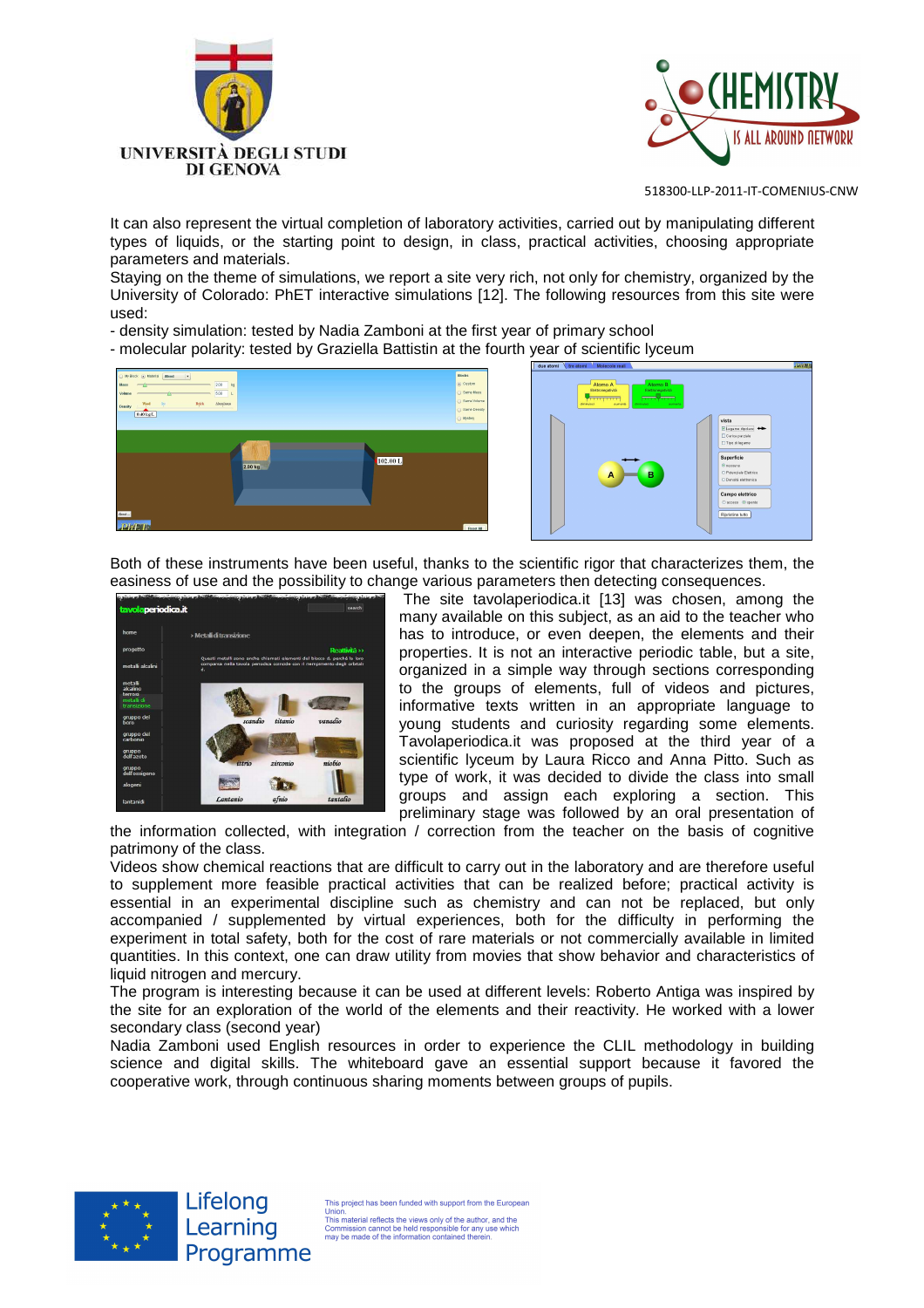





Chemistry at home [14], the interactive section of the site Chemistry Is All Around Us, provided interesting insights to undertake, with laboratorial approach, a path of observation and reflection on a common chemical reaction such as that between vinegar and baking soda. The students, divided into groups, have explored part of the resource, focusing on the reaction and collecting information on some factors affecting it. The English texts

have also allowed an unusual approach to the specific terminology in a foreign language. which has become part of the learning process.

Each group, after choosing an experimental variable to be tested among quantity, temperature and concentration of reactants, presented the activity to the other schoolmates, in the form of selfmanaged project.

At the end of the activity, the teacher required a scientific report including both the work done in the first person and the one made by the other groups. The activities were also supported by the implementation of worksheets in Italian / English, provided by Nadia Zamboni and compiled by the students, again through a mode of cooperation extended to the entire class. The details of the work, carried out with a second class of lower secondary school degree, were recently published online [15] and are freely available.

The second ICT resource in English experienced by Nadia at the lower secondary school is Biochemistry Unit [16]. It is an interactive tool that can be downloaded from a learning platform by the Welsh Government; it is organized in seven activity levels of increasing difficulty and provides a great opportunity to build learning paths on certain categories of organic compounds: sugars, carbohydrates and proteins.



The sections considered most suitable for the lower secondary school (only three of the seven available) were used in the classroom after a brief introduction to organic chemistry with the whiteboard. Pupils accessed the interactive activities, working in pairs and progressively deepening knowledge. Also in this case the teacher provided worksheets and tests in order to integrate the learning path and stimulate students to reflect and comment on the new learning.

#### **3.3 Birth of new collaborations**

Teachers belonging to the national team and to associated schools have begun to work together in order to build teaching units also including ICTs from the portal. The first task force, created this year thanks to the project, includes:

Nadia Zamboni (lower secondary school teacher)

Roberto Antiga (lower secondary school teacher)

Anna Pavan (lower secondary school teacher)

Paola Argenti (upper secondary school teacher)

Moreover a new primary school teacher is going to be included in order to design vertical paths, from primary to upper secondary school, on the theme of materials and their properties.

This collaboration was born spontaneously, among teachers who believe in the importance of dialogue between colleagues and in the synergy that comes from the comparison and sharing of good practices.



Lifelong Learning Programme

This project has been funded with support from the European This project has been funded with support from the Europe<br>This material reflects the views only of the author, and the<br>Commission cannot be held responsible for any use which<br>may be made of the information contained therei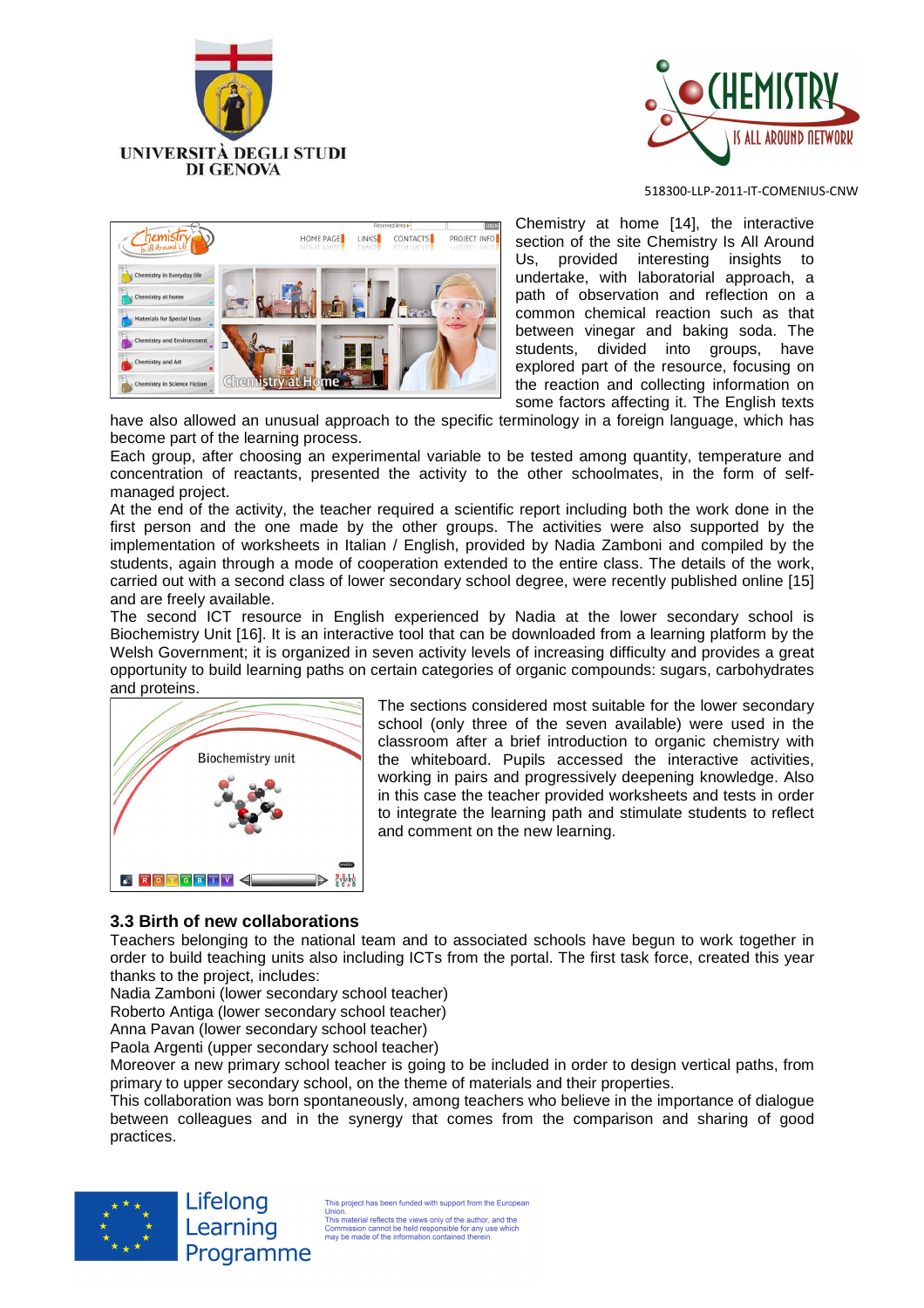



### **3.4 Importance of associated partners**

Six associated partners have been involved in the project to day:

1.Comune di Genova, Dipartimento di Politiche Educative (Genoa Municipality - Education Policies Department). Municipality of Genoa provides local government of educational and social policies, according to the Autonomous Scolastic Institution of the city, through the governance body named Conferenza Cittadina delle Autonomie Scolastiche (City Conference of Scholastic Autonomies)

2. Divisione di Didattica della Società Chimica Italiana (Didactics Division of the Italian Chemical Society). The Division of Chemical Education is one of 11 divisions (areas of science discipline) of the Italian Chemical Society (SCI). Its aims are:

- promote the continuous improvement of teaching and the dissemination of chemical sciences at all levels;

- promote the strengthening of research in didactics chemistry encouraging those who are dedicated to this activity both in the university and in the school;

- develop tools to providing public opinion with a correct image of chemistry in modern society.

3. Federchimica. It is the ltalian Federation of the chemical industry, founded in 1920. At the present time 1400 companies, with a total of 90.000 employees, are part of the Federation. They are grouped into 17 Associations, articulated into 40 product groups. Federchimica is a member of Confindustria (General Confederation of the ltalian lndustry) and CEFIC (European Chemical lndustry Council). The primary objectives of Federchimica are the coordination and the protection of the role of the ltalian chemical industry as well as the promotion of its development capacity.

4. Regione Liguria (Liguria Region). Liguria Region is a Public body with administrative skills and legislative power within the limits established by the Italian constitution.

5. Società Chimica Italiana (Italian Chemistry Society). It is a private organization, based in Rome, composed by chemistry researchers, organized both in thematic divisions and in regional branches, and aiming to promote the knowledge of chemistry. The fundamental objective of the SCI is the dissemination of chemical science and its applications.

6. Ufficio Scolastico Regionale per la Liguria (Regional School Office for Liguria). It is a peripheral organ of the Ministry of Education (M.I.U.R.) at regional level. It is an autonomous center of administrative responsibility and is divided by function and territory in centers of administrative services. It monitors and supports schools and its their reference organ

As it can be evinced, the associated partners were chosen also because of their political role. In fact we cannot ignore that the project, in order to realize efficacious impact on teacher training, also needs to be divulgated by organisms able to reach and influence the Ministry of Education. As mentioned in the paragraph 2.4, the system of teacher education is evolving, but with great difficulty and this evolution cannot be entrusted to the good will of a few persons, but it must be supported and guided in the right direction by an appropriate policy.

# **4. Conclusions**

From the description of the Italian school system, the organization of the teaching of science and the training of teachers, it is clear that:

- Italy provides insufficient training to its science/chemistry teachers
- No gratifications in terms of salary or carrier are foreseen for teachers attending in-service courses

- Chemistry is not considered a fundamental discipline but it is officially a discipline of secondary importance, not worth to be taught separately and by teachers expert of it.

The national situation, so briefly described, widely justify the project and the activities carrying out within it. The most significant activities as regards to improve the training of chemistry teachers were:

- the organization of workshops and not-official meetings between teachers and university researcher - the supporting work of dissemination done by associated partners

- the work of validation of few ICT resources uploaded on the project portal
- the birth of new collaborations among teachers, not only those involved in the project



Lifelong Learning Programme

This project has been funded with support from the Europe This project has been funded with support from the Europe<br>This material reflects the views only of the author, and the<br>Commission cannot be held responsible for any use which<br>may be made of the information contained therei